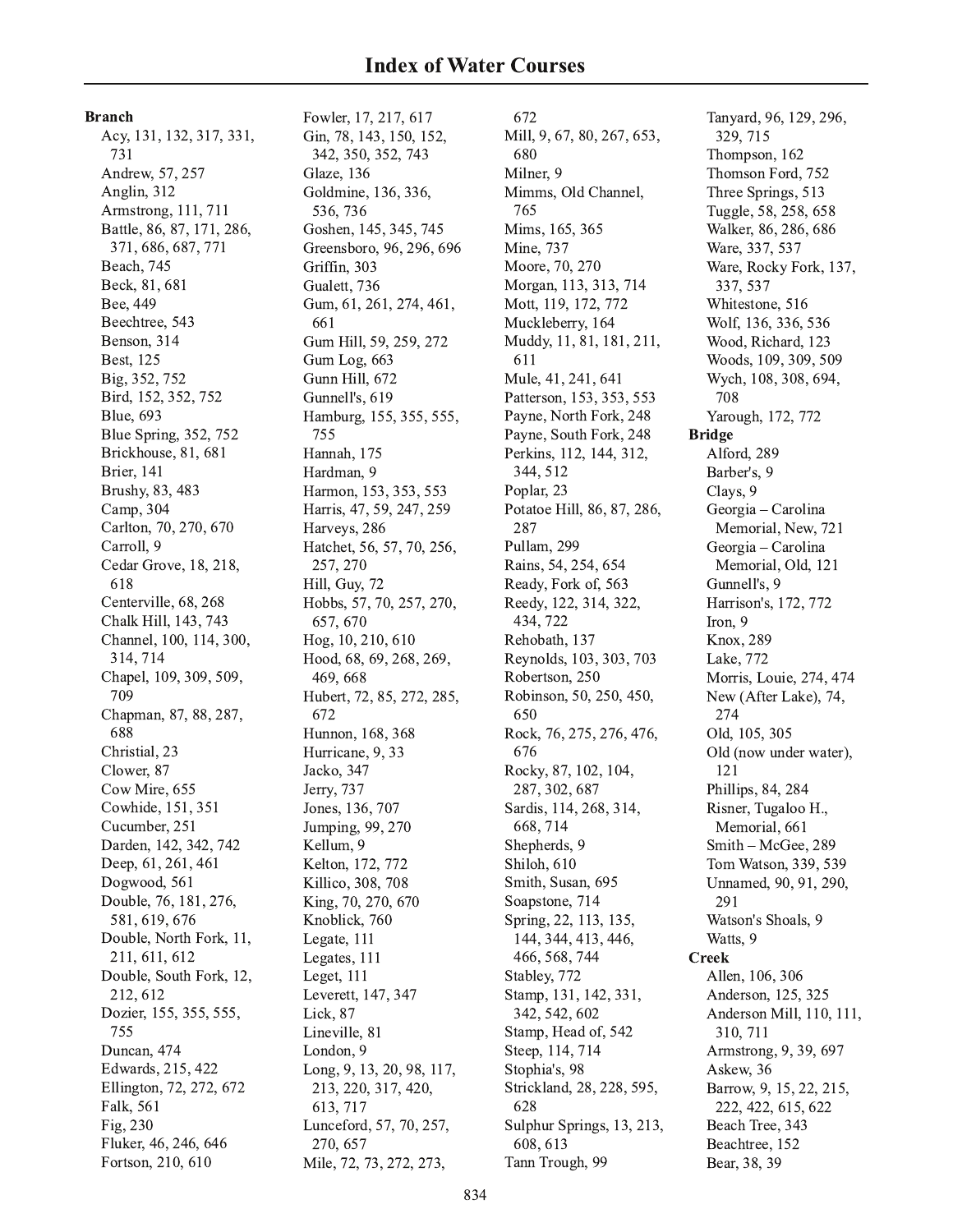Bear, Little, 181 Beaver, 41, 241, 441, 641 Beaverdam, 8, 9, 13, 19, 20, 38, 41, 50, 51, 56, 59, 60, 64, 69, 72, 77, 82, 83, 87, 92, 93, 98, 99, 100, 107, 114, 121, 168, 181, 204, 206, 207, 208, 209, 213, 219, 220, 225, 238, 250, 256, 259, 264, 269, 272, 277, 282, 283, 287, 292, 293, 298, 299, 300, 368, 398, 399, 400, 401, 413, 419, 420, 425, 464, 477, 483, 498, 507, 568, 590, 613, 619, 620, 625, 638, 656, 664, 677, 683, 687, 692, 693, 698, 700, 707, 714, 720, 768, 769, 778, 779, iii, viii Beaverdam, Branch of, 693 Beaverdam, Carters Fork, 50, 77, 277, 677 Beaverdam Fork, 56 Beaverdam, Fork of, 413 Beaverdam, Little, 37, 38, 41, 50, 63, 64, 78, 82, 93, 97, 98, 238, 241, 263, 264, 278, 282, 293, 297, 298, 441, 637, 641 Beaverdam, Little, Mouth of, 441 Beaverdam, Long Branch of, 487 Beaverdam, Middle Fork, of Ogeechee, 171, 771 Beaverdam, North, 37, 50, 63, 64, 263, 264, 289, 637 Beaverdam, North Fork, 50, 169, 450, 650, 663, 664 Beaverdam of Broad **River, 419** Beaverdam of Ogeechee, 369, 371 Beaverdam of Ogeechee **River, 588** Beaverdam of Savannah

River, 77, 277, 591 Beaverdam, South, 25, 289, 625 Beaverdam, South Fork, 438, 638, 650, 664 Beaverdam, Waters of, 168 Beech Tree, 343 Beechtree, 143, 743 Bertram, 107, 108, 307, 308, 708 Bertram, Mouth of, 108 Big, 9, 15, 21, 22, 206, 214, 215, 222, 409, 415, 570, 609, 719, 770 Big, Branch of, 570 Big, East Fork, 215 Big, Fork, 22 Big, Head of, 770 Big, Middle Fork, 3, 15, 22 Big, of Oconee, 15 Biger, 12, 212, 612 Bigger, South Fork, 608 Billups, 9 Blacks, iii, viii Bluestone, 11, 18, 210, 211, 218, 418, 611, 618 Bluestone, North Fork, 17, 217 Bluestone, South Fork, 17, 217 Bowden, 635 Boyds, 49, 62, 249, 449, 649, 662 Briar, 162, 387, 541, 550 Briar, Little Creek of, 150, 350 Brier, 141, 150, 151, 157, 162, 330, 341, 350, 351, 357, 557, 562, 741, 757, 762, iii,  $ix$ Brier, Beaverdam Fork, 130, 141 Brier, Big, 357, 757 Brier Creek, Little of, 742 Brier, Dry Fork, 141 Brier, Head of, 329 Brier, Little, 142, 151, 157, 342, 351, 357, 751, 757 Brier, Little Creek of, 150 Brier, Rocky Fork, 141 Brier, South Fork, 130,

141 Brooks, 9, 22, 31, 222, 231, 422, 622, 631 Bruce, 173, 773 Brush, 12, 19, 212, 219, 612, 619 Brush, South Fork, 208 Brushy, North Fork, 212 Brushy, South Fork, 12, 212 Bryan's, 398, 399 Buffalo, 9, 32, 43, 44, 55, 232, 244, 255, 402, 403, 432, 444, 632, 644 Buffalo, Big, 318 Buffalo Fork, 32, 43 Butler, 38, 238, 638, 639 Calloway, 33, 45, 233, 245, 445, 633 Camp, 164, 166, 364, 367, 764 Carson, 126 Carters Fork, 64, 264 Cedar, 62, 65, 66, 75, 90, 127, 248, 265, 266, 275, 289, 290, 327, 449, 490, 527, 662, 665, 666, 675, 690 Cedar, Little, 61, 75, 90, 275, 290, 461, 661, 675, 690 Cedar, North Fork, 61, 74.90 Cedar, South Fork, 62, 90 Charles, 106, 306 Cherokee, 96, 159, 160, 165, 359, 360, 365, 554, 559, 560, 565, 759, 760 Cherokee, Big, 165, 365 Cherokee, Little, 165, 365 Cherokee, Little, Old Channel, 765 Cherokee, Long Branch of, 165 Cherokee, Old Channel, 765 Chickasaw, 94, 95, 96, 108, 294, 295, 296, 308, 695, 696, 708 Childers, 140, 340, 740 Childrie, 540 Choggee, 398, 399 Clark, 282, 682 Clarks, 80, 81, 82, 95,

96, 295, 296, 398, 399, 695 Clarks Hill, Wildlife Management Area, 739 Cliatt, 161, 361 Cliatts, 761 Cloud, 14, 197, 229, 620 Cloud, Big, 20, 21, 29, 220, 221, 229, 420, 421, 429, 621 Cloud, Little, 21, 29, 30, 221, 229, 230, 429, 430, 621 Cloud, North Fork, 220 Clouds, 9, 14, 21 Clouds, Big, 9, 629 Clouds Creek, South Fork, 229 Clouds, Little, 9, 629 Clouds, South Fork, 29 Coldwater, 49, 50, 63, 76, 91, 105, 106, 249, 250, 263, 276, 289, 291, 305, 449, 450, 476, 649, 663, 676, 691 Coldwater, Little, 75, 76, 249, 275, 276, 289, 449, 476, 649, 662, 676 Coldwater, Little, Middle Fork, 49, 62 Coldwater, Mouth of, 106 Coldwater, North Fork, 49, 62, 262 Coldwater, Reedy Fork, 49 Coldwater, South Fork, 49.63 Coody, 107, 121, 122, 134, 322, 334, 722 Copeland, 173, 174 Cosby, 25, 175, 575 Curry, 145, 745 David. 225 Deep, 39, 51, 143, 152, 239, 352, 451, 639, 651,752 Deep, South Fork, 39, 239 Diamond, 23 Diamond Fork, 32 Diamond Fork of Little **River**, 232 Dooly Mill, Long Branch, 145 Double Branch, 225

Double Branches, 566,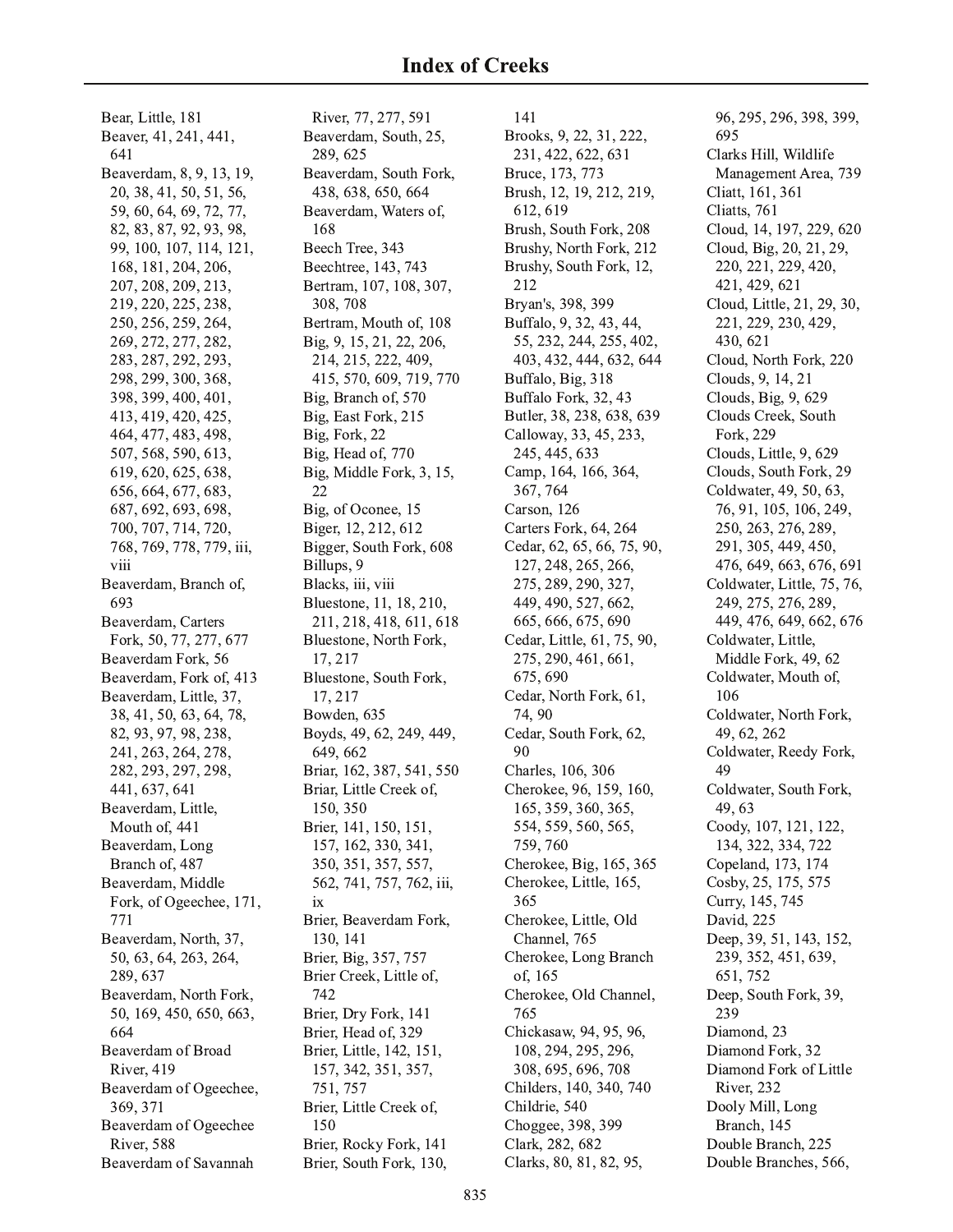766 Dove, 52, 65, 252, 264, 265, 452, 652, 664, 665, 666 Dove, Little, 51, 52, 251, 252, 452, 651, 652 Dove, North Fork, 51, 52, 251 Dove, Pentleton Fork, 251 Dove, South Fork, 52 Dry, 104, 177, 589, 777 Dry, Dry Fork of, 104 Dry Fork, 9, 44, 55, 56, 57, 67, 68, 78, 93, 106, 154, 244, 255, 256, 267, 268, 278, 279, 306, 346, 354, 402, 456, 479, 655, 656, 667, 668, 679, 693 Dry Fork, Germany Fork, 55, 255 Easternallee, 398, 399 Echols, 268 Ellis, 9 Factory, 114 Falling, 9, 23, 65, 66, 78, 94, 223, 265, 266, 279, 294, 423, 465, 479, 615, 623, 665, 666, 679 Falling, Branch, 78 Falling, Dry Fork, 293, 493 Falling, Middle Fork, 78, 279 Falling, North Fork, 279 Falling, South Fork, 279 Fishing, 9, 24, 82, 111, 125, 135, 136, 137, 144, 224, 325, 335, 336, 337, 344, 497, 510, 525, 536, 537, 544, 624, 711, 725, 737, 744 Fishing, Armstrong Branch of, 97, 297 Fishing, Beaverdam Fork, 97, 297, 697 Fishing, Bottom Fork, 125, 325, 711 Fishing Creek, Waters of, 310 Fishing, Hog Fork, 111, 711 Fishing, Middle Branch, 97, 297 Fishing, Middle Fork,

111, 711 Fishing, Old Channel, 735 Fishing, Peters Fork, 125, 325 Fishing, Public Fishing Area, 736 Fishing, Rocky Fork, 336 Fishing, Wildlife Management Area, 736 Flat Shoals, 36, 48, 248, 636, 648 Florence, 145, 345, 346, 746 Florence, Mountain Fork, 146, 346 Ford's, 118, 119, 718 Fork, 18, 28, 40, 52, 228, 238, 240, 252, 428, 440, 594, 595, 628, 638.640 Fork, North Fork, 19 Fork Water, 76 Fort, 118, 162, 228 Freeman, 74, 461, 689 Freeman, mouth of, 689 Fulsom, 488 Fulsome, 88, 103, 176, 303, 488, 688, 776 Germany, 156, 456 Germany Fork, 56, 256, 456 Germany, Little, 149 Gin, 79, 279, 678 Golden Grove, 21, 30, 41, 241, 441, 641 Goldens, 130, 131, 330, 331, 730 Golding, 215 Goose Pond, 9 Goosepond, 53, 54, 66, 79, 266, 279, 466, 467, 666, 679 Goosepond of Broad River, 67, 467 Goulding, 9, 615 Graybill, 73, 273, 473, 673 Grays, 155, 160, 360, 554, 555, 560, 755 Grays, Branch of, 354, 355 Grays, Lick Fork of, 155 Grays, North Fork, 355, 360 Grays, Old Channel, 760

Grays, South Fork, 355 Griffin, 45, 245, 445, 645 Grove, 9, 29, 30, 221, 229, 230, 429, 430, 629, 630 Gum Log, 398, 399 Hambrick, 148 Hannah, 17, 25, 217, 575, 616, 617, 775 Harden, 85, 86, 100, 285, 286, 300, 685 Harden, North Fork, 285 Harden, South Fork, 285 Hardens, 85, 99, 299, 387, 400, 401, 485, 499, 699 Hardens, Mouth of, 499 Hardens, North Fork, 285 Hardens, South Fork, 285, 300 Hardins, 578 Hardins of Little River, 578 Hart, 115, 129, 315, 329, 729 Harts, 400, 401, 515, 528, 529 Harts, Branch of, 139, 339 Hawkes, 20, 220, 420 Hawks, 9, 13, 14, 20, 21, 213, 214, 220, 221, 413, 414, 420, 614, 620 Headstall, 162, 762 Henry, 92 Hill, 214 Holly, 27, 28, 40, 227, 228, 240, 594, 595, 627, 640 Hooppole, 176 Howe, 163, 363 Hubbard, 210, 610 Hunter's, 398, 399 Hurricane, 33, 233, 433, 633 Hutton, 67, 267, 268, 668 Indian, 9, 30, 43, 54, 55, 107, 230, 242, 243, 254, 255, 430, 630, 642, 643, 655 Indian, Little, 42, 242, 442, 642 Indian, Middle Prong, 230

Indian, North Fork, 42, 442 Indian, of Long Creek, 442 Indian, South Fork, 42, 242 Joe's, 118, 132, 332, 718, 732 Johnson, 60, 173, 260, 660 Jumping Gulley, 132, 732 Keg, 167, 367 Kegles, 53, 253, 453, 653 Kelly, 11, 211 Kemp, 138, 139, 338, 339, 538, 539, 738 Kettle, 9, 69, 70, 83, 84, 257, 269, 270, 283, 284, 299, 470, 483, 484, 586, 669, 670, 683, 684 Kettle, Cosuppy Fork, 70 Kettle, Cusupey Fork, 70 Kettle, Cusupy Fork, 57 Kettle, Dry Fork, 57 Kettle, Head Branches, 69 Kettle, Little, 70, 83, 270, 283, 483, 683 Kettle, Middle Fork, 70 Kettle, Mouth of, 484 Kettle, Red Lick Fork, 70, 270 Kettle, Reedy Fork, 56, 57, 70, 270 Kindrick, 85, 100, 285, 300, 700 Lacy, 260, 660 Lacy, North Fork, 60 Lambert W., 69 Langford, 610 Leather-wood Log, 398, 399 Lick, 72, 84, 88, 272, 284, 313, 472, 672 Lick, Branch of, 85 Lick, North Fork, 272 Lick, South Fork, 72, 272, 472 Lick, West Fork, 72 Lightwood Log, 36, 48, 61, 74, 204, 225, 248, 261, 274, 289, 398, 399, 405, 448, 461, 474, 648, iii, viii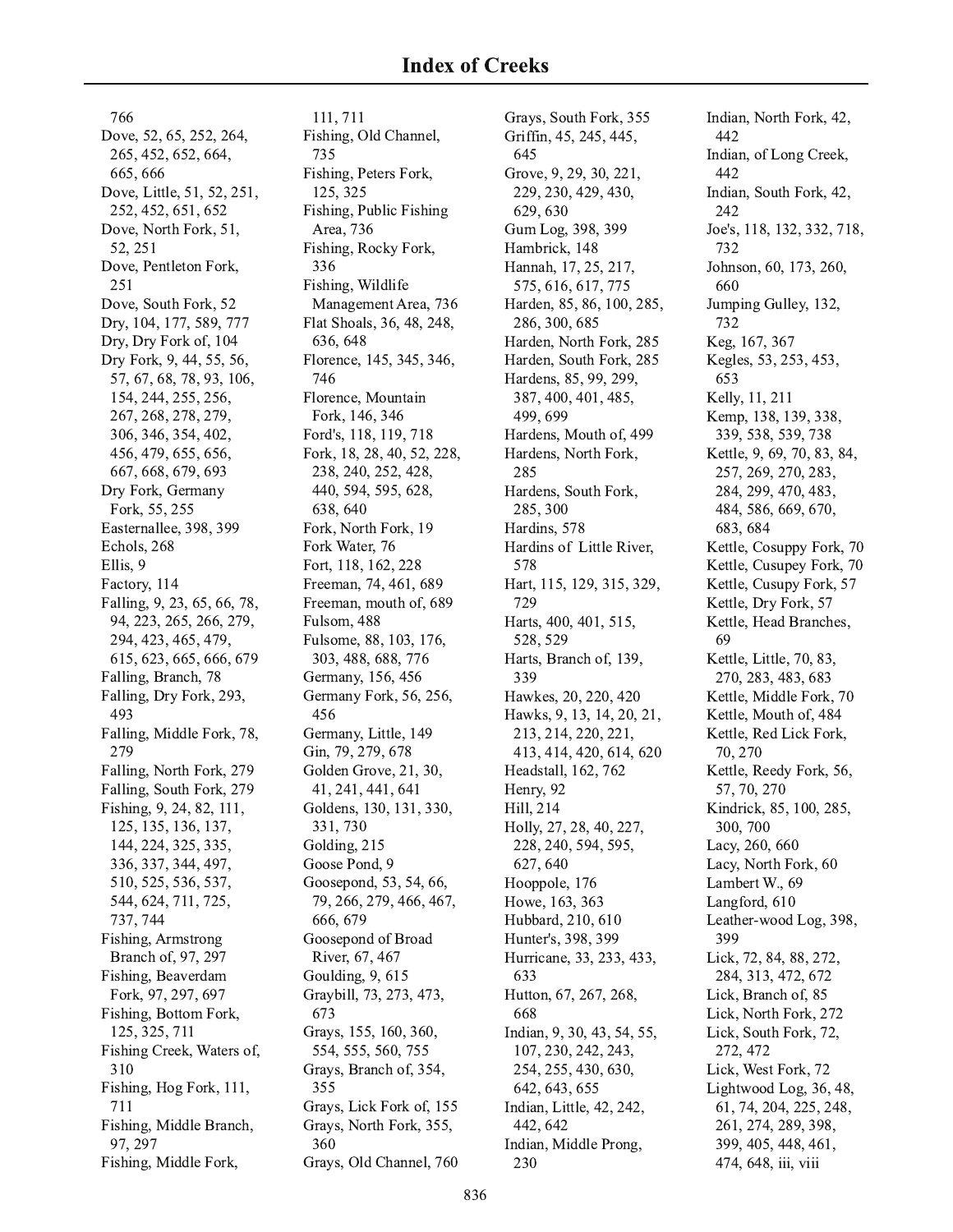Lightwood Log, Branch of, 36 Lightwood Log, Head, 225, 636 Lightwood Log, Little, 48,648 Lightwood Log, Mouth of, 74, 274, 289, 399, viii Lightwood Log, Mouth of (now under water), 674 Lightwood Log, Old Channel, 661, 674 Lightwood Log, Old Run, 661 Lightwood Log, South Branch, 248 Lightwood Log, South Fork, 248 Little, 71, 84, 140, 159, 160, 284, 340, 359, 360, 559, 740, 759 Lloyd, 147, 155, 156, 347, 355, 356, 547, 747 Long, 9, 22, 32, 43, 55, 67, 68, 80, 94, 95, 101, 102, 103, 104, 222, 232, 255, 267, 268, 280, 294, 295, 301, 302, 303, 304, 374, 387, 403, 422, 431, 443, 455, 456, 468, 480, 494, 495, 496, 517, 587, 622, 623, 631, 632, 643, 655, 667, 668, 680, 695, 702, 703, 704, iii Long, Buffalo Fork, 432, 552 Long, Clarks Fork, 81, 281 Long, Franse Fork, 81 Long, Germany Fork, 268 Long, Head of, 57 Long, Huttons Fork, 68, 69, 269 Long, Indian Fork, 54 Long, Norton's Fork of, 32 Long, of Broad River, 655 Long, Saffolds Fork, Branch of, 570 Long, Safford Fork, 231, 631

Long, Sizemore Fork, 81, 82 Lynn, 658 Macks, 9, 54, 67, 254, 267, 642, 654, 667 Macks, Harrison Fork, 267 Macks, Little, 54, 67, 254, 267, 654 Marier, 398, 399, 436 Mason Mill, 617 Masons Mill, 10, 210, 610 Matthews, 17, 217 Matthews, Mouth of, 217 Matthews, North Fork, 16 Mattocks, 400, 401 Mattox, 140, 149, 340, 349, 740 Mattox, Branch of, 149 McIntosh, 153, 353, 553 McLean, 151, 351, 751 McWhorter, 24, 33, 34, 224, 233, 624 Mercer, 99 Middle, 115, 128, 129, 140, 315, 329, 340, 697, 729 Mill, 9, 14, 21, 125, 132, 145, 153, 182, 221, 325, 345, 414, 540, 614, 621, 725, 732, 745 Mill Shoal, 13, 20, 25, 26, 39, 213, 220, 226, 239, 420, 426, 613, 620, 626, 627 Mill Shoal, East Fork, 226 Millstone, 9, 42, 53, 54, 66, 242, 253, 254, 266, 453, 642, 653 Millstone, Branch of, 241, 641 Milner Brook, 44, 244 Mitchell, 136 Moores, 173, 773 Morea, 36, 37, 237 Morris, 124, 136, 324, 336, 524, 724 Moss, 9, 14, 214, 215, 614, 615 Murry, 145, 153, 345, 353, 553, 745, 753 Nails, 210, 610 Neall's, 398, 399 Neel, 179, 379

Newford, 109, 110, 123, 124, 135, 309, 310, 323, 324, 335, 509, 524, 535, 710, 723, 724 Newford, Branch of, 310 Newford, Old Channel, 735 Newford, Waters of, 310 Outer, 427 Patterson, 144, 344 Payne, 398, 399 Philcher, 719 Pickens, 75, 90, 91, 105, 290, 291, 305, 690, 691 Pickens, Mouth of, 91, 491 Pierce, 173, 773 Pistol, 109, 123, 135, 309, 310, 323, 335, 509, 523, 535, 709, 710, 723 Pistol, Old Channel, 735 Plunkett, 174 Potatoe Hill, 687 Powder, 84, 85, 284, 285, 684 Powder Bag, 61, 261, 461, 661 Powder Keg, 74 Powderbag, 274, 405, 474, 489 Powderbag, Little, 274, 474 Powderbag, Little, Old Channel, 674 Powderbag, Old Channel, 674 Powel, 373, 460, 569 Powell, 60, 73, 87, 168, 260, 273, 287, 368, 369, 460, 568, 569, 660, 687, 768, 769 Powell, North Fork, 660 Powell, South Fork, 60, 173,660 Powell, South Fork, Headwaters of, 373 Prong, 714 Pruitt, 37, 237, 436, 637 Pulliam, 93, 293 Raiden, 23, 32, 33, 223, 232, 233, 423, 432, 433, 632 Red Lick, 86, 286, 387, 406, 407, 686 Reed, 289, 398, 399 Reedy, 99, 100, 113, 151,

152, 157, 299, 300, 313, 351, 352, 357, 700, 752 Rice, 25, 175, 181, 225, 625, 775 Rice, Little, 175, 775 Richland, 34, 145, 345, 745 Robinson, 650 Rock, 297, 697 Rocky, 9, 14, 21, 72, 73, 98, 112, 113, 118, 127, 139, 153, 158, 167, 214, 221, 272, 312, 313, 327, 339, 353, 367, 387, 414, 512, 513, 527, 614, 712, 713, 727 Rocky, Branch of, 312 Rocky Comfort, 101, 102, 115, 116, 117, 130, 131, 132, 143. 302, 315, 316, 317, 331, 517, 532, 562, 701, 716, 731, 743, ix Rocky Comfort, Cat Tail Fork, 301 Rocky Comfort, Long Branch of, 517 Rocky, Reedy Fork, 113, 313 Rocky Shoals, 18, 19, 218, 219, 228, 595, 619, 628 Rose, 402 Rousseau, 156, 356, 756 Rush, 34 Safford Fork, 22, 31 Sandy, 9, 23, 223, 423 Sandy Run, 259 Schull Shoal, Little, 18, 218, 618 Scull Shoal, 18, 27, 218, 227, 618, 627 Scull Shoal, Little, 27, 227, 627 Sherills, 46, 246, 646 Sherrills, 58, 59, 71, 258, 259, 271, 402, 446, 658 Sherrils, 564 Shiloh, 10, 17, 210, 217, 617 Shivers, 159, 164, 359, 364, 559 Shoal, 9, 36, 38, 204, 289, 398, 399, 585, 608, 609, 636, 781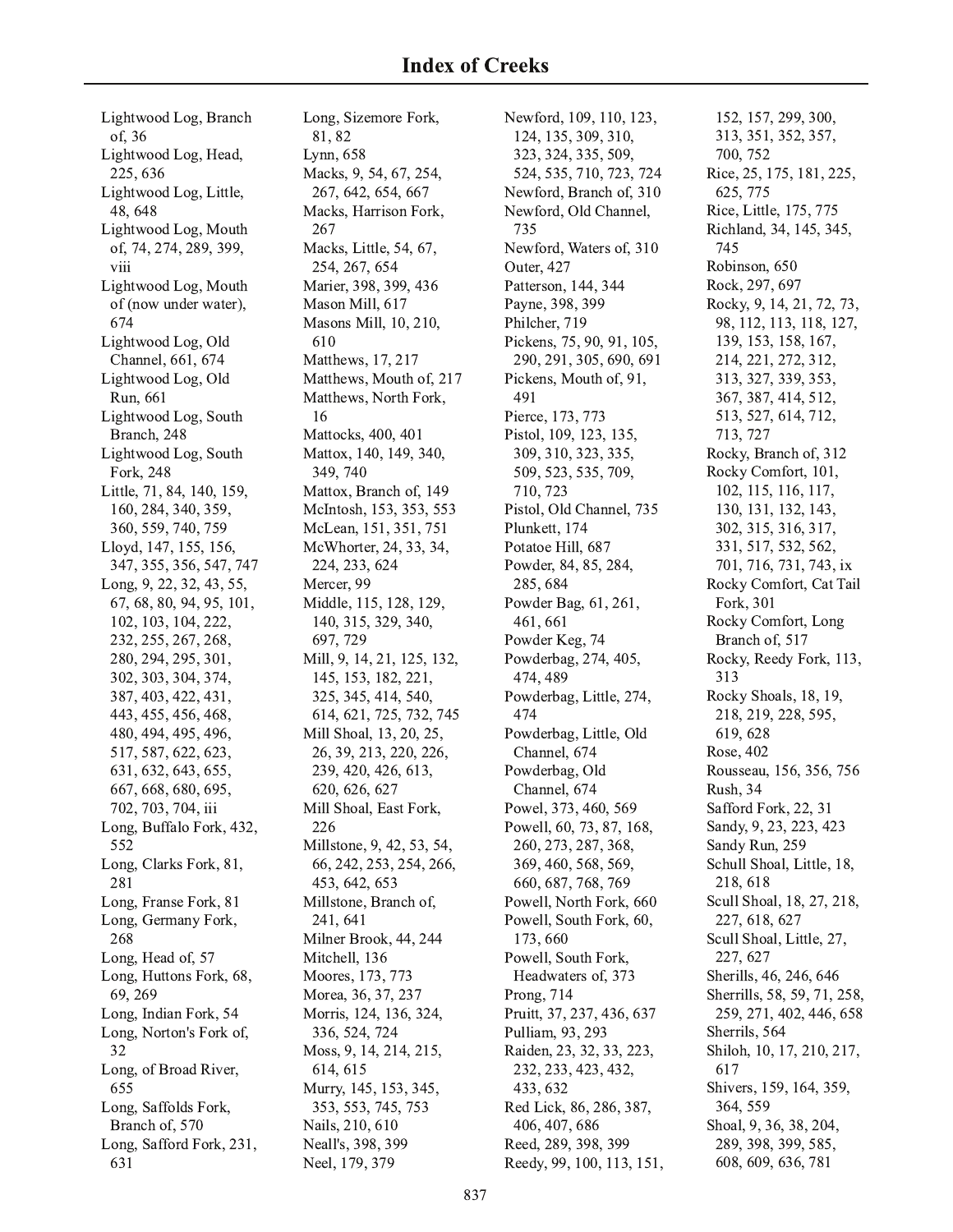Shoal, Big, 38, 205, 236 Shoal, Little, 36, 225 Shoals, 208, 408 Shole, Big, 39 Short, 103, 117, 303, 317, 703, 717 Shoulderbone, 170, 377, 378, 379, 571, 574, 774 Shoulderbone, Head Branch, 171 Shoulderbone, Waters of, 171 Sills Fork, 57, 245 Skull Shoals, 211 Soap, 146, 153, 158, 159, 345, 346, 353, 354, 358, 553, 554, 558, 582, 733, 746, 758 Soap, Burnette Fork, 137, 146, 337, 537 Soap, Dry Fork, 146, 158, 354, 358, 558 Soap, Dry Fork of, 154 Soap, Old Channel, 758 Soap, Richland Fork, 145, 153, 353, 553 Soap, Wildlife Management Area, 753 Stephens, 59, 71, 72, 259, 271, 272, 398, 399, 671, 672 Sweet Water, 157, 357, 557 Syls Fork, 9, 32, 33, 45, 232, 245, 257, 432, 433, 445, 645 Syls Fork of Little River, 632 Takkoee, 398, 399 Taylor, 142, 342 Taylors, 131, 331, 731 Thornton, 34, 46, 234, 246, 634 Tiller, 453 Tillett's, 9 Tom's, 398, 399 Town, 9, 31, 34, 231, 349, 387, 631, 634 Town, Branch of, 349 Trail, 608 Trail, West Fork, 608 Troublesome, 9, 30, 31, 43, 230, 231, 430, 631, 643 Tuggle, 34, 46, 234, 246, 634, 646 Turkey, 177, 180

Twelve Mile Beaverdam, 178, 179, 378, 379 Two Mile, 180, 580, 780 Upton, 126, 138, 139, 149, 326, 337, 338, 339, 387, 525, 526, 538, 539, 549, 726, 738, 739 Uptons, 592 Vans, 77, 91, 92, 106, 277, 306, 492, 677, 692, 706 Vans, North Fork, 76, 292, 492, 692 Vans, South Fork, 92, 292, 692 Vineyard, 27, 39, 227, 239, 627, 639 Wahachee, 93, 94, 108, 293, 294, 308, 693, 694, 708 Wahachee, North Fork, 93, 693 Wahachee, South Fork, 93, 693 Wares, 166 Wells, 153, 159, 163, 164, 353, 359, 363, 364, 559, 759 Wheat, 68, 374 Whetstone, 115, 116, 315, 316, 716 Whipping Fork, 171 White, 57, 58, 71, 257, 258, 271, 657, 671 Whites, 150, 349, 350, 387, 750, iii, ix Whites, Head of, ix Whiteside, 114, 714 Whitten, 171, 174, 371, 771 Whitten, Fork of Shoulderbone Creek, 771 Whitten, of Shoulderbone Creek, 171 Wild Cat, 9 Williams, 101, 114, 115, 153, 201, 301, 314, 315, 387, 400, 401, 501, 514, 701, 714, 755, iii, ix Williams, North Fork, 101, 301, 701 Williams, South Fork, 101, 301

Wills, 163 Wrightsboro, 340 Wynn, 111 Yonee-Wattee, 398, 399 **Ferry**, 364 Andersonville, 289 Bullard's, 9 Dooley, 274 Harland, 164 Jones's, 9 Martin's, 9 Muckleroy, 108, 308 New, 9 Paces, 167 Ford Cherochee, 597 Cherokee, 120, 320, 520, 597 Walton's, 398, 399 **Island** Bud, 306 Buds, 120, 320, 520 Buzzard, 134, 334 Carter, 121, 597 Collins, 121, 521 Craft, Seb, 90, 290, 690 Derritt, 74, 89, 689 Ferguson's, 163, 164, 363, 364 Goat, 121, 133 Greens, 690 Heard, 120, 320, 520 Lamar, 122 Little, James, 74 McCalla, 106, 120, 306, 320, 520 Middleton, 91, 105 Murry, 153, 182, 353, 553 Owl, 167, 367 Paris, 121 Parris, 601 Prices, 166, 167, 367 Remsen, 182, 382 Searle, 164, 166, 364 Seb Craft, 602 Stephenson, 689 Unnamed, 52, 90, 163, 164, 166, 167, 252, 274, 290, 291, 305, 322, 363, 364, 367, 452, 674 Lake Beaverdam, 613 Big, 620 Bradshaw, 757 Brooks, 637

Brown's, 776 Bullocks, 609 Christian, 608 Clarks Hill, 153, 156, 333, 559, 734, 735, 745, 748, 753, 755, 756, 758, 760, 761, 763, 764, 765, 766, 767, 782 Clarks Hill, Dry Fork, 559 Clarks Hill, Old Channel, 744 Clarks Hill, Wildlife Management Area, 756 Coggins, 665 Deans, 781 Dupont, 608 Edmonds, 635 George, 622 Hartwell, 74, 274, 289, 475, 599, 661, 674, 720 Johnson, 731 Martin, 206, 585, 609 McLaughlin, 675 Oconee, xiv Oglesby North, 678 Oglethorpe, 615 Otter Run, 641 Rays, 649 Rice, 707 Richard B. Russell, 734 Rome Kraft, 665 Russell, 707, 720 Russell, Richard B., 601, 690, 691, 692, 693, 705, 706, 707, 720, 721 Stewarts, 634 Thurmond, 720 Thurmond, Strom, 720 Twin, North, 707 Twin, South, 707 Vaughter, 677 Pond Aiken, 777 Arrington's, 762 Blankenship, 352, 752 Bowdens, 762 Cason, 502 Devil's, 9 Goose, 9 Hamburg Mill, 200, 772 Hobbs, 757 Johnson, 757 Mill. 423 Simons, 762 Warrenton City, 716